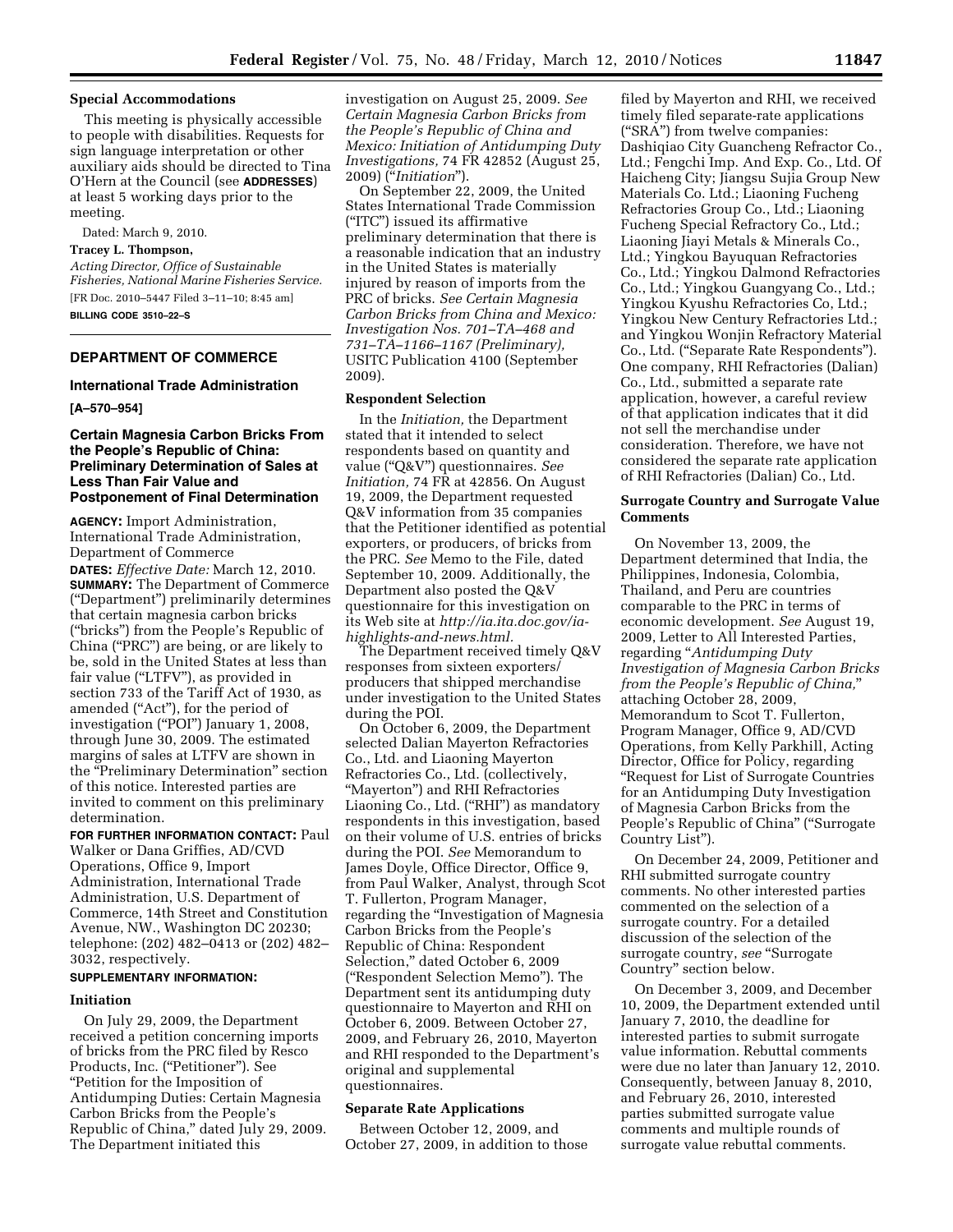# **Postponement of Preliminary Determination**

Pursuant to section 733(c) of the Act and 19 CFR 351.205(f)(1), the Department extended the preliminary determination by 50 days. The Department published a postponement of the preliminary determination on December 17, 2009. *See Certain Magnesia Carbon Bricks from the People's Republic of China and Mexico: Postponement of Preliminary Determinations of Antidumping Duty Investigations,* 74 FR 66954 (December 17, 2009). As explained in the memorandum from the Deputy Assistant Secretary for Import Administration, the Department has exercised its discretion to toll deadlines for the duration of the closure of the Federal Government from February 5, through February 12, 2010. Thus, all deadlines in this segment of the proceeding have been extended by seven days. The revised deadline for the preliminary determination of this investigation is now March 3, 2010. See Memorandum to the Record regarding ''Tolling of Administrative Deadlines As a Result of the Government Closure During the Recent Snowstorm,'' dated February 12, 2010.

#### **Postponement of Final Determination**

Section 735(a)(2) of the Act provides that a final determination may be postponed until not later than 135 days after the date of the publication of the preliminary determination if, in the event of an affirmative preliminary determination, a request for such postponement is made by exporters, who account for a significant proportion of exports of the subject merchandise, or in the event of a negative preliminary determination, a request for such postponement is made by the petitioner. The Department's regulations, at 19 CFR 351.210(e)(2), require that requests by respondents for postponement of a final determination be accompanied by a request for extension of provisional measures from a four-month period to not more than six months. On February 17, 2010, and on March 3, 2010, RHI and Mayeton, respectively, requested that in the event of an affirmative preliminary determination in this investigation, the Department postpone its final determination by 60 days. At the same time, RHI requested that the Department extend the application of the provisional measures prescribed under section 733(d) of the Act and 19 CFR  $351.210(e)(2)$ , from a four-month period to a six-month period. In accordance with section 735(a)(2) of the Act and 19 CFR 351.210(b)(2), because

(1) our preliminary determination is affirmative, (2) the requesting exporters account for a significant proportion of exports of the subject merchandise, and (3) no compelling reasons for denial exist, we are granting this request and are postponing the final determination until no later than 135 days after the publication of this notice in the **Federal Register**. Suspension of liquidation will be extended accordingly.

#### **Period of Investigation**

The POI is January 1, 2009, through June 30, 2009. *See* 19 CFR 351.204(b)(1).

### **Scope of Investigation**

Imports covered by this investigation consist of certain chemically bonded (resin or pitch), magnesia carbon bricks with a magnesia component of at least 70 percent magnesia (''MgO'') by weight, regardless of the source of raw materials for the MgO, with carbon levels ranging from trace amounts to 30 percent by weight, regardless of enhancements, (for example, magnesia carbon bricks can be enhanced with coating, grinding, tar impregnation or coking, high temperature heat treatments, anti-slip treatments or metal casing) and regardless of whether or not antioxidants are present (for example, antioxidants can be added to the mix from trace amounts to 15 percent by weight as various metals, metal alloys, and metal carbides). Certain magnesia carbon bricks that are the subject of this investigation are currently classifiable under subheadings 6902.10.1000, 6902.10.5000, 6815.91.0000, and 6815.99 of the Harmonized Tariff Schedule of the United States (''HTSUS''). While HTSUS subheadings are provided for convenience and customs purposes, the written description is dispositive.

#### **Scope Comments**

In accordance with the preamble to our regulations, we set aside a period of time for parties to raise issues regarding product coverage and encouraged all parties to submit comments within 20 calendar days of publication of the *Initiation. See Antidumping Duties; Countervailing Duties; Final Rule,* 62 FR 27296, 27323 (May 19, 1997); *see also Initiation,* 74 FR at 42853.

On September 8, 2009, Pilkington North America Inc. ("PNA"), a U.S. importer of bricks from the PRC and Mexico, filed comments concerning the scope of this investigation and the concurrent antidumping duty investigation of bricks from Mexico and the countervailing duty investigation of bricks from the PRC. In its submission, PNA requested that the Department

amend the scope of these investigations to exclude ceramic bonded magnesia bricks with or without trace amounts of carbon or clarify that this product is outside the scope of these investigations. According to PNA, the ceramic bonded magnesia bricks it imports are clearly not within the intended scope of these investigations. The petitioner did not comment on PNA's submission. On February 24, 2010, the Department issued a memorandum confirming that ceramic bonded magnesia bricks are not included in the scope of the investigations. *See* Memorandum entitled ''Certain Magnesia Carbon Bricks from the People's Republic of China and Mexico: Scope Comments,'' dated February 24, 2010.

# **Non-Market Economy Country**

For purposes of initiation, Petitioner submitted LTFV analyses for the PRC as a non-market economy (''NME''). *See Initiation,* 74 FR at 42855. The Department considers the PRC to be a NME country. *See, e.g., Preliminary Determination of Sales at Less Than Fair Value and Postponement of Final Determination: Coated Free Sheet Paper from the People's Republic of China,* 72 FR 30758, 30760 (June 4, 2007), unchanged in *Final Determination of Sales at Less Than Fair Value: Coated Free Sheet Paper from the People's Republic of China,* 72 FR 60632 (October 25, 2007) (''*CFS Paper*''). In accordance with section  $771(18)(C)(i)$  of the Act, any determination that a foreign country is an NME country shall remain in effect until revoked by the administering authority. No party has challenged the designation of the PRC as an NME country in this investigation. Therefore, we continue to treat the PRC as an NME country for purposes of this preliminary determination and calculated normal value in accordance with Section 773(c) of the Act, which applies to all NME countries.

#### **Surrogate Country**

When the Department is investigating imports from an NME, section 773(c)(1) of the Act directs it to base NV, in most circumstances, on the NME producer's factors of production ("FOP") valued in a surrogate market-economy country or countries considered to be appropriate by the Department. In accordance with section 773(c)(4) of the Act, in valuing the FOP, the Department shall utilize, to the extent possible, the prices or costs of FOP in one or more market-economy countries that are at a level of economic development comparable to that of the NME country and are significant producers of comparable merchandise.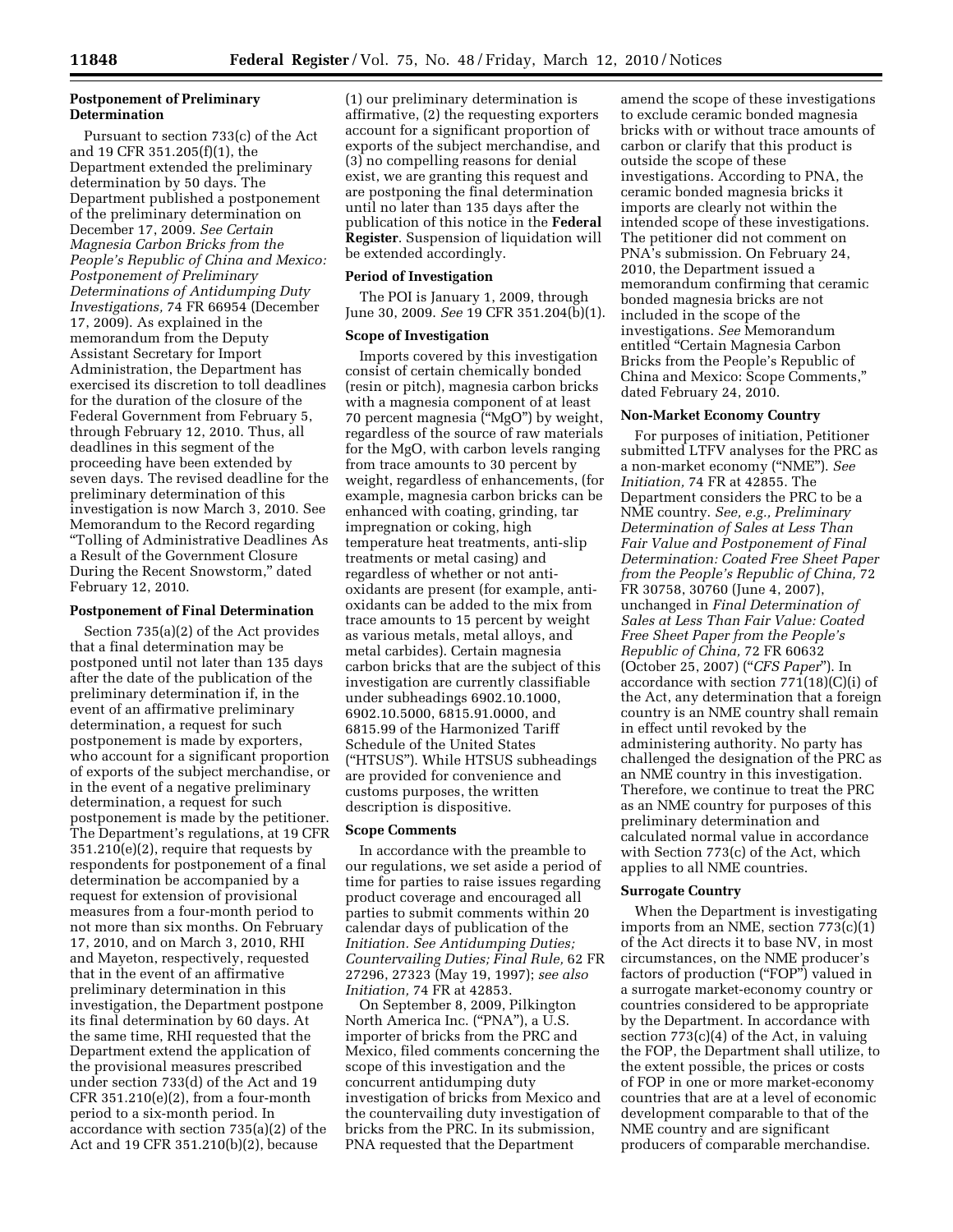As noted above, the Department determined that India, the Philippines, Indonesia, Colombia, Thailand, and Peru are countries comparable to the PRC in terms of economic development. *See* Surrogate Country List. The sources of the surrogate values we have used in this investigation are discussed under the "Normal Value" section below.

Based on publicly available information placed on the record, the Department determines India to be a reliable source for surrogate values because India is at a comparable level of economic development, pursuant to section  $773(c)(4)$  of the Act, is a significant producer of subject merchandise, and has publicly available and reliable data. Moreover, we note that Petitioner and RHI both argued in their surrogate country comments that India should be selected as the surrogate country. Accordingly, the Department has selected India as the surrogate country for purposes of valuing the factors of production ("FOPs") because it meets the Department's criteria for surrogate country selection.

### **Affiliations**

Section 771(33) of the Act, provides that: The following persons shall be considered to be 'affiliated' or 'affiliated persons':

(A) Members of a family, including brothers and sisters (whether by the whole or half blood), spouse, ancestors, and lineal descendants.

(B) Any officer or director of an organization and such organization.

(C) Partners.

(D) Employer and employee.

(E) Any person directly or indirectly owning, controlling, or holding with power to vote, five percent or more of the outstanding voting stock or shares of any organization and such organization.

(F) Two or more persons directly or indirectly controlling, controlled by, or under common control with, any person.

(G) Any person who controls any other person and such other person.

Additionally, section  $771(33)$  of the Act stipulates that: ''For purposes of this paragraph, a person shall be considered to control another person if the person is legally or operationally in a position to exercise restraint or direction over the other person.''

Based on Mayerton's statements<sup>1</sup> that it is affiliated with its U.S. sales office, Mayerton Refractories USA LLC (''MRU''), and based on the evidence presented in their questionnaire responses, we preliminarily find that

Mayerton is affiliated with MRU, which was involved in Mayerton's sales process, pursuant to sections 771(33)(E), (F) and (G) of the Act.

Based on RHI's statements<sup>2</sup> that they are affiliated with its U.S. sales office, Veitsch Radex America Inc., and based on the evidence presented in their questionnaire responses, we preliminarily find that RHI is affiliated with Veitsch Radex America Inc., which was involved in RHI's sales process, pursuant to sections 771(33)(E), (F) and (G) of the Act.

#### **Separate Rates**

In proceedings involving NME countries, there is a rebuttable presumption that all companies within the country are subject to government control and thus should be assessed a single antidumping duty rate. *See Polyethylene Terephthalate Film, Sheet, and Strip from the People's Republic of China: Final Determination of Sales at Less Than Fair Value,* 73 FR 55039, 55040 (September 24, 2008) (''*PET Film*"). It is the Department's policy to assign all exporters of merchandise subject to investigation in an NME country this single rate unless an exporter can demonstrate that it is sufficiently independent so as to be entitled to a separate rate. *See Final Determination of Sales at Less Than Fair Value: Sparklers From the People's Republic of China,* 56 FR 20588 (May 6, 1991) (''*Sparklers*''); *see also Notice of Final Determination of Sales at Less Than Fair Value: Silicon Carbide From the People's Republic of China,* 59 FR 22585 (May 2, 1994) (''*Silicon Carbide*''), and section 351.107(d) of the Department's regulations. However, if the Department determines that a company is wholly foreign-owned or located in a market economy, then a separate rate analysis is not necessary to determine whether it is independent from government control. In this investigation, one company, Mayerton, provided evidence that it was wholly owned by individuals or companies located in market economies in their separate rate application. Therefore, because Mayerton is wholly foreignowned and the Department has no evidence indicating that it is under the control of the government of the PRC, a separate rates analysis is not necessary to determine whether Mayerton is independent from government control. *See Narrow Woven Ribbons with Woven Selvedge from the People's Republic of China: Preliminary Determination of Sales at Less Than Fair Value and* 

*Postponement of Final Determination,*  75 FR 7244 (February 18, 2010) (determining that the respondent was wholly foreign-owned and, thus, qualified for a separate rate). Accordingly, the Department has preliminarily granted a separate rate to Mayeron.

In the *Initiation,* the Department notified parties of the application process by which exporters and producers may obtain separate rate status in NME investigations. *See Initiation,* 74 FR at 42857. The process requires exporters and producers to submit a separate-rate status application. The Department's practice is discussed further in *Policy Bulletin 05.1: Separate-Rates Practice and Application of Combination Rates in Antidumping Investigations involving Non-Market Economy Countries,* (April 5, 2005), (''*Policy Bulletin*''), available at *http://ia.ita.doc.gov/policy/bull05– 1.pdf.*3

We have considered whether each PRC company that submitted a complete application or complete Section A Response as a mandatory respondent, is eligible for a separate rate. Although the Petitioner argues that RHI should not be eligible for a separate rate because of government pricing guidlines, we note that the Department's separate rate test is not concerned, in general, with macroeconomic/border-type controls, *e.g.,* export licenses, quotas, and minimum export prices, particularly if these controls are imposed to prevent dumping. *See Certain Cut-to-Length Carbon Steel Plate From the People's Republic of China: Final Results of the 2007–2008 Administrative Review of the Antidumping Duty Order,* 75 FR 8301 (February 24, 2010) and accompanying Issues and Decision Memorandum at Comment 1.

To establish whether a firm is sufficiently independent from government control of its export

<sup>1</sup>*See, e.g.,* Mayerton's October 27, 2009, Separate Rate Application at 4.

<sup>2</sup>*See, e.g.,* RHI's October 27, 2009, Separate Rate Application at 8.

<sup>&</sup>lt;sup>3</sup>The *Policy Bulletin* states: "{w}hile continuing the practice of assigning separate rates only to exporters, all separate rates that the Department will now assign in its NME investigations will be specific to those producers that supplied the exporter during the period of investigation. Note, however, that one rate is calculated for the exporter and all of the producers which supplied subject merchandise to it during the period of investigation. This practice applies both to mandatory respondents receiving an individually calculated separate rate as well as the pool of non-investigated firms receiving the weighted-average of the individually calculated rates. This practice is referred to as the application of "combination rates" because such rates apply to specific combinations of exporters and one or more producers. The cashdeposit rate assigned to an exporter will apply only to merchandise *both* exported by the firm in question and produced by a firm that supplied the exporter during the period of investigation.'' *See Policy Bulletin* at 6.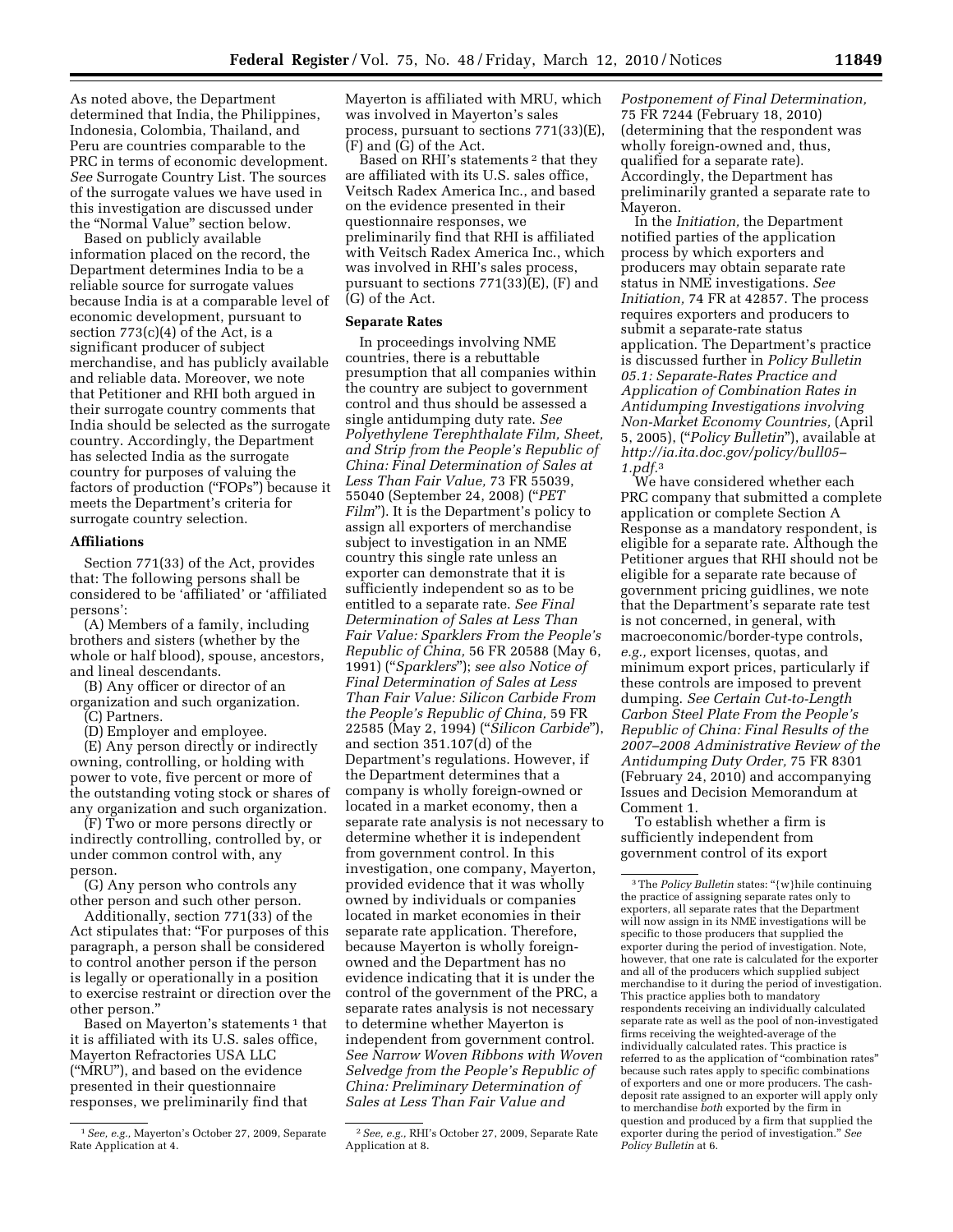activities to be entitled to a separate rate, the Department analyzes each entity exporting the merchandise under investigation under a test arising from *Sparklers,* as further developed in *Silicon Carbide.* In accordance with the separate rate criteria, the Department assigns separate rates in NME cases only if respondents can demonstrate the absence of both *de jure* and *de facto*  governmental control over export activities.

# *1. Absence of De Jure Control*

The Department considers the following *de jure* criteria in determining whether an individual company may be granted a separate rate: (1) An absence of restrictive stipulations associated with an individual exporter's business and export licenses; (2) any legislative enactments decentralizing control of companies; and (3) other formal measures by the government decentralizing control of companies. *See Sparklers,* 56 FR at 20589.

The evidence provided by RHI and the Separate Rate Respondents supports a preliminary finding of *de jure* absence of governmental control based on the following: 1) an absence of restrictive stipulations associated with the individual exporter's business and export licenses; 2) the applicable legislative enactments decentralizing control of the companies; and 3) other formal measures by the government decentralizing control of companies, *i.e.,* each company's SRA submission, dated October 12, 2009, through October 27, 2009, where each separate-rate respondent stated that it had no relationship with any level of the PRC government with respect to ownership, internal management, and business operations.

#### *2. Absence of De Facto Control*

Typically the Department considers four factors in evaluating whether each respondent is subject to *de facto*  governmental control of its export functions: (1) Whether the export prices are set by or are subject to the approval of a governmental agency; (2) whether the respondent has authority to negotiate and sign contracts and other agreements; (3) whether the respondent has autonomy from the government in making decisions regarding the selection of management; and (4) whether the respondent retains the proceeds of its export sales and makes independent decisions regarding disposition of profits or financing of losses. *See Silicon Carbide,* 59 FR at 22586–87; *see also Notice of Final Determination of Sales at Less Than Fair Value: Furfuryl Alcohol From the* 

*People's Republic of China,* 60 FR 22544, 22545 (May 8, 1995). The Department has determined that an analysis of *de facto* control is critical in determining whether respondents are, in fact, subject to a degree of governmental control which would preclude the Department from assigning separate rates.

We determine that, for RHI and the Separate Rate Respondents, the evidence on the record supports a preliminary finding of *de facto* absence of governmental control based on record statements and supporting documentation showing the following: (1) Each exporter sets its own export prices independent of the government and without the approval of a government authority; (2) each exporter retains the proceeds from its sales and makes independent decisions regarding disposition of profits or financing of losses; (3) each exporter has the authority to negotiate and sign contracts and other agreements; and (4) each exporter has autonomy from the government regarding the selection of management. *See, e.g.,* RHI's October 27, 2009, Separate Rate Application at 13–20.

The evidence placed on the record of this investigation by RHI and the Separate Rate Respondents, demonstrates an absence of *de jure* and *de facto* government control with respect to each of the exporter's exports of the merchandise under investigation, in accordance with the criteria identified in *Sparklers* and *Silicon Carbide.* As a result, we have granted the Separate Rate Respondents a margin based on the experience of the mandatory respondents and excluding any *de minimis* or zero rates or rates based on total adverse facts available (''AFA'') for the purposes of this preliminary determination.

## **Application of Adverse Facts Available, the PRC-Wide Entity and PRC-Wide Rate**

The Department has data that indicate there were more exporters of bricks from the PRC than those indicated in the response to our request for Q&V information during the POI. *See*  Respondent Selection Memorandum. We issued our request for Q&V information to 35 potential Chinese exporters of the merchandise under investigation, in addition to posting the Q&V questionnaire on the Department's Web site. While information on the record of this investigation indicates that there are other exporters/producers of bricks in the PRC, we received only sixteen timely filed Q&V responses. Although all exporters were given an

opportunity to provide Q&V information, not all exporters provided a response to the Department's Q&V letter. Therefore, the Department has preliminarily determined that there were exporters/producers of the merchandise under investigation during the POI from the PRC that did not respond to the Department's request for information. We have treated these PRC exporters/producers, as part of the PRCwide entity because they did not qualify for a separate rate. *See, e.g., Preliminary Determination of Sales at Less Than Fair Value, Postponement of Final Determination, and Preliminary Partial Determination of Critical Circumstances: Diamond Sawblades and Parts Thereof From the People's Republic of China,* 70 FR 77121, 77128 (December 29, 2005), unchanged in *Final Determination of Sales at Less Than Fair Value and Final Partial Affirmative Determination of Critical Circumstances: Diamond Sawblades and Parts Thereof from the People's Republic of China,* 71 FR 29303 (May 22, 2006).

Section 776(a)(2) of the Act provides that, if an interested party (A) Withholds information that has been requested by the Department, (B) fails to provide such information in a timely manner or in the form or manner requested, subject to subsections  $782(c)(1)$  and (e) of the Act,  $(C)$ significantly impedes a proceeding under the antidumping statute, or (D) provides such information but the information cannot be verified, the Department shall, subject to subsection 782(d) of the Act, use facts otherwise available in reaching the applicable determination.

Information on the record of this investigation indicates that the PRCwide entity was non-responsive. Certain companies did not respond to our questionnaire requesting Q&V information or the Department's request for more information. As a result, pursuant to section 776(a)(2)(A) of the Act, we find that the use of facts available ("FA") is appropriate to determine the PRC-wide rate. *See Notice of Preliminary Determination of Sales at Less Than Fair Value, Affirmative Preliminary Determination of Critical Circumstances and Postponement of Final Determination: Certain Frozen Fish Fillets from the Socialist Republic of Vietnam,* 68 FR 4986, 4991 (January 31, 2003), unchanged in *Notice of Final Antidumping Duty Determination of Sales at Less Than Fair Value and Affirmative Critical Circumstances: Certain Frozen Fish Fillets from the Socialist Republic of Vietnam,* 68 FR 37116, 37120 (June 23, 2003).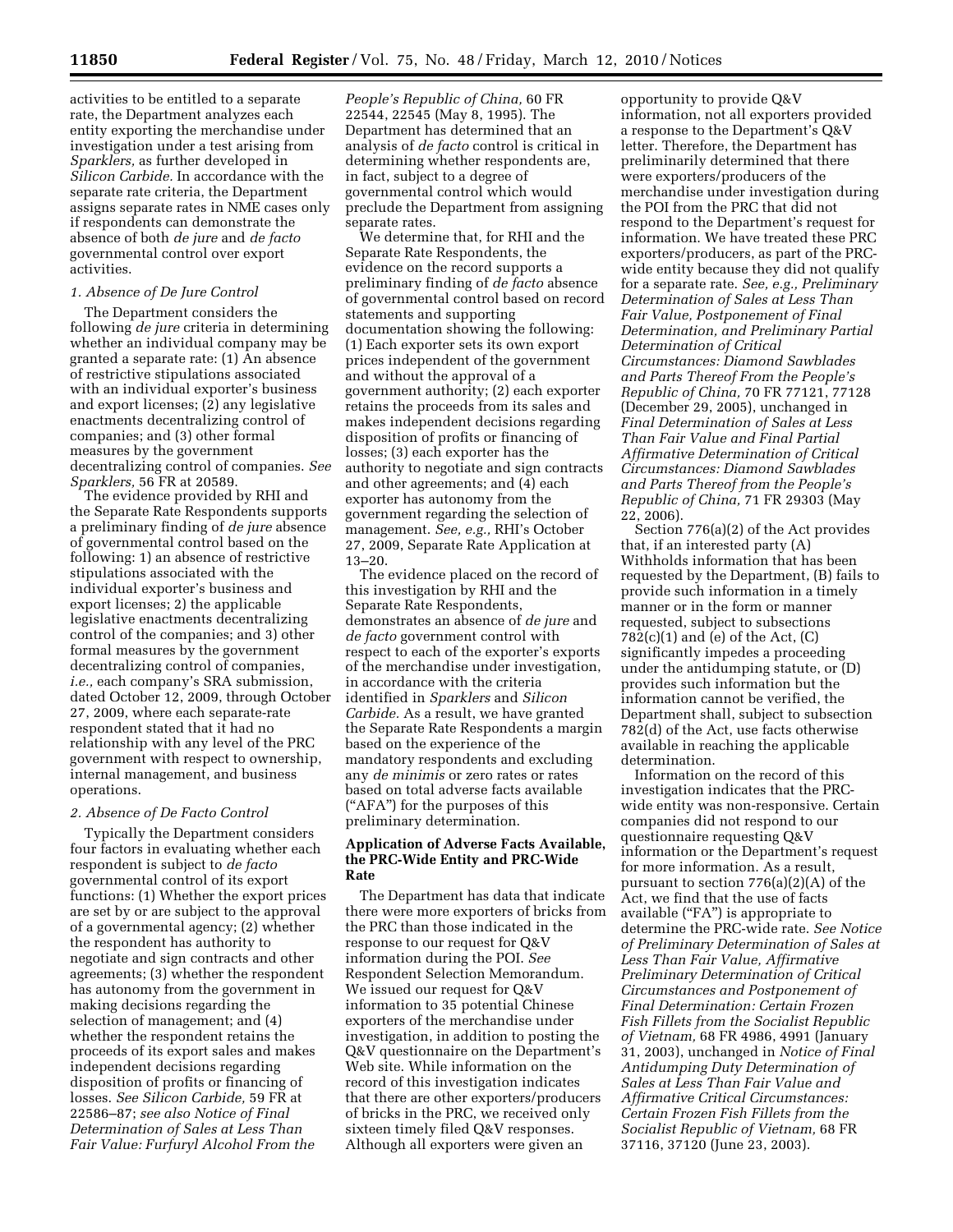Section 776(b) of the Act provides that, in selecting from among the facts otherwise available, the Department may employ an adverse inference if an interested party fails to cooperate by not acting to the best of its ability to comply with requests for information. *See Statement of Administrative Action,*  accompanying the Uruguay Round Agreements Act (''URAA''), H.R. Rep. No. 103–316, 870 (1994) (''*SAA*''); *see also Notice of Final Determination of Sales at Less Than Fair Value: Certain Cold-Rolled Flat-Rolled Carbon-Quality Steel Products from the Russian Federation,* 65 FR 5510, 5518 (February 4, 2000). We find that, because the PRCwide entity did not respond to our requests for information, it has failed to cooperate to the best of its ability. Therefore, the Department preliminarily finds that, in selecting from among the facts available, an adverse inference is appropriate.

When employing an adverse inference, section 776(b) of the Act indicates that the Department may rely upon information derived from the petition, the final determination from the LTFV investigation, a previous administrative review, or any other information placed on the record. In selecting a rate for adverse facts available (''AFA''), the Department selects a rate that is sufficiently adverse to ensure that the uncooperative party does not obtain a more favorable result by failing to cooperate than if it had fully cooperated. It is the Department's practice to select, as AFA, the higher of the (a) highest margin alleged in the petition, or (b) the highest calculated rate of any respondent in the investigation. *See Final Determination of Sales at Less Than Fair Value: Certain Cold-Rolled Carbon Quality Steel Products from the People's Republic of China,* 65 FR 34660 (May 31, 2000) and accompanying Issues and Decision Memorandum at Comment 1. As AFA, we have preliminarily assigned to the PRC-wide entity a rate of 349.00 percent, a rate calculated in the petition which is higher than the highest rate calculated for either of the cooperative respondents. *See Initiation.* The Department preliminarily determines that this information is the most appropriate from the available sources to effectuate the purposes of AFA.

### **Corroboration**

Section 776(c) of the Act provides that, when the Department relies on secondary information rather than on information obtained in the course of an investigation as facts available, it must, to the extent practicable, corroborate that information from independent

sources reasonably at its disposal. Secondary information is described as ''information derived from the petition that gave rise to the investigation or review, the final determination concerning merchandise subject to this investigation, or any previous review under section 751 concerning the merchandise subject to this investigation."<sup>4</sup> To "corroborate" means simply that the Department will satisfy itself that the secondary information to be used has probative value. Independent sources used to corroborate may include, for example, published price lists, official import statistics and customs data, and information obtained from interested parties during the particular investigation. To corroborate secondary information, the Department will, to the extent practicable, examine the reliability and relevance of the information used.5

The AFA rate that the Department used is from the Petition. Petitioner's methodology for calculating the United States price and NV in the Petition is discussed in the *Initiation*. To corroborate the AFA margin that we have selected, we compared this margin to the margins we found for the respondents. We found that the margin of 349.00 percent has probative value because it is in the range of the modelspecific margins that we found for the mandatory respondent, RHI. *See*  Memorandum to the File, through Scot T. Fullerton, Program Manager, Office 9, from Paul Walker, Senior Analyst, ''Investigation of Magnesia Carbon Bricks from the People's Republic of China: RHI Refractories Liaoning Co., Ltd.," dated concurrently with this notice (''RHI Analysis Memo''). Accordingly, we find that the rate of 349.00 percent is corroborated within the meaning of section 776(c) of the Act.

## **Margin for the Separate Rate Companies**

The Department received timely and complete separate rate applications from

5*See Tapered Roller Bearings and Parts Thereof, Finished and Unfinished, from Japan, and Tapered Roller Bearings, Four Inches or Less in Outside Diameter, and Components Thereof, from Japan; Preliminary Results of Antidumping Duty Administrative Reviews and Partial Termination of Administrative Reviews,* 61 FR 57391, 57392 (November 6, 1996), unchanged in *Tapered Roller Bearings and Parts Thereof, Finished and Unfinished, From Japan, and Tapered Roller Bearings, Four Inches or Less in Outside Diameter, and Components Thereof, From Japan; Final Results of Antidumping Duty Administrative Reviews and Termination in Part,* 62 FR 11825 (March 13, 1997).

the Separate Rate Respondents, who are exporters/producers of bricks from the PRC, and were not selected as a mandatory respondent in this investigation. Through the evidence in their applications, these companies have demonstrated their eligibility for a separate rate. *See* the ''Separate Rates'' section above. Consistent with the Department's practice, as the separate rate, we have established a margin for the Separate Rate Respondents based on the rates we calculated for the mandatory respondents, excluding any rates that are zero, *de minimis,* or based entirely on AFA.6 The companies receiving this rate are listed in the ''Preliminary Determination'' section of this notice.

### **Date of Sale**

Section 351.401(i) of the Department's regulations state that, "{i}n identifying the date of sale of the merchandise under consideration or foreign like product, the Secretary normally will use the date of invoice, as recorded in the exporter or producer's records kept in the normal course of business.'' In *Allied Tube,* the Court of International Trade (''CIT'') noted that a party seeking to establish a date of sale other than invoice date bears the burden of producing sufficient evidence to "satisf{y}" the Department that "a different date better reflects the date on which the exporter or producer establishes the material terms of sale.'' *See Allied Tube & Conduit Corp.* v. *United States,* 132 F. Supp. 2d at 1087, 1090 (CIT 2001) (quoting 19 CFR 351.401(i)) (''*Allied Tube*''). Additionally, the Secretary may use a date other than the date of invoice if the Secretary is satisfied that a different date better reflects the date on which the exporter or producer establishes the material terms of sale. *See* 19 CFR 351.401(i); *see also Allied Tube,* 132 F. Supp. 2d at 1090–1092. The date of sale is generally the date on which the parties agree upon all substantive terms of the sale. This normally includes the price, quantity, delivery terms and payment terms. *See Carbon and Alloy Steel Wire Rod from Trinidad and Tobago: Final Results of Antidumping Duty Administrative Review,* 72 FR 62824 (November 7, 2007) and accompanying Issue and Decision

<sup>4</sup>*See Final Determination of Sales at Less Than Fair Value: Sodium Hexametaphosphate From the People's Republic of China,* 73 FR 6479, 6481 (February 4, 2008), quoting SAA at 870.

<sup>6</sup>*See, e.g., Preliminary Determination of Sales at Less Than Fair Value and Partial Affirmative Determination of Critical Circumstances: Certain Polyester Staple Fiber from the People's Republic of China,* 71 FR 77373, 77377 (December 26, 2006) (''PSF''), unchanged in *Final Determination of Sales at Less Than Fair Value and Partial Affirmative Determination of Critical Circumstances: Certain Polyester Staple Fiber from the People's Republic of China,* 72 FR 19690 (April 19, 2007).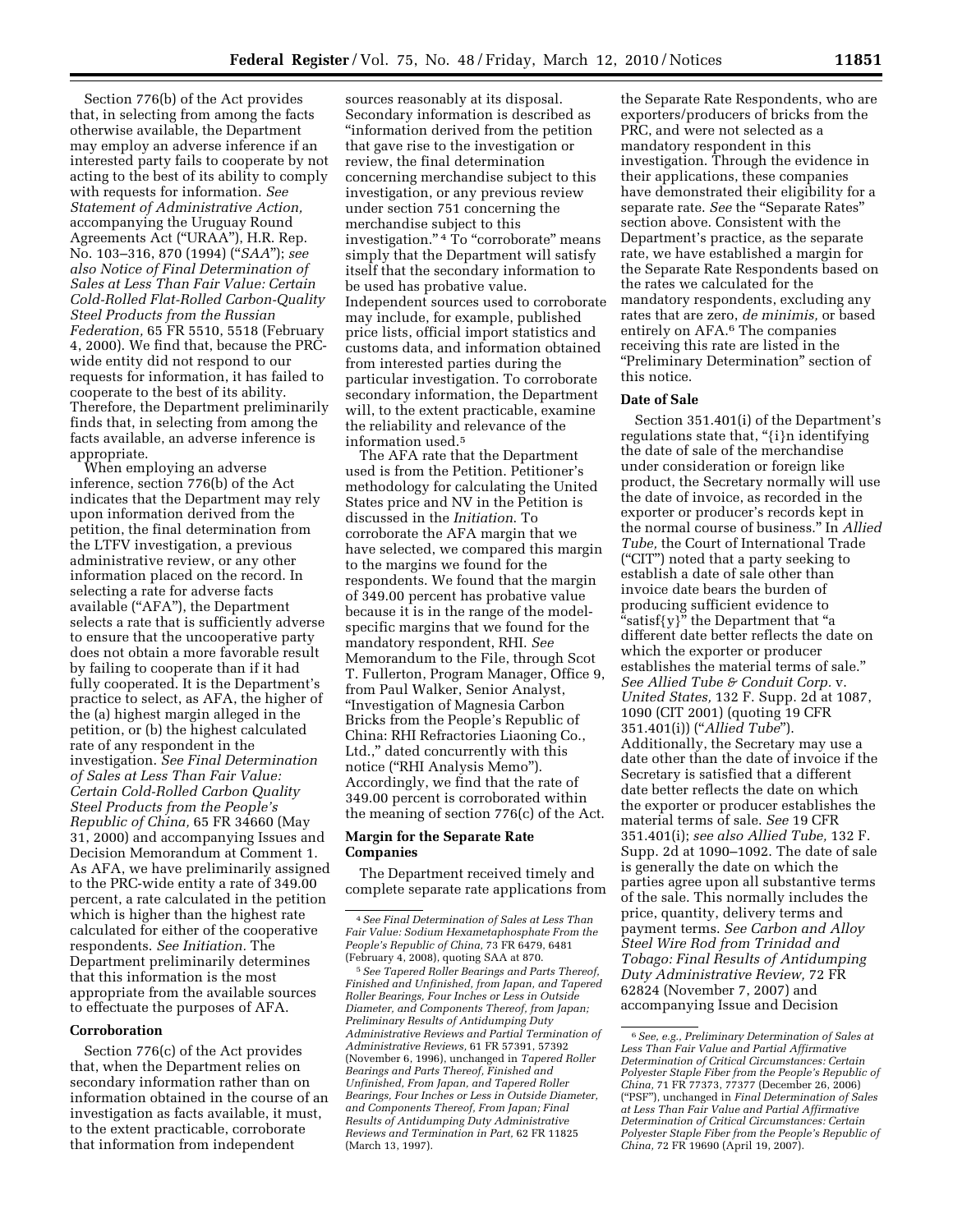Memorandum at Comment 1; *Notice of Final Determination of Sales at Less Than Fair Value: Certain Cold-Rolled Flat-Rolled Carbon Quality Steel Products from Turkey,* 65 FR 15123 (March 21, 2000) and accompanying Issues and Decision Memorandum at 2. Date of Sale; Comment 1.

Mayerton reported that the date of sale was determined by the invoice issued by the affiliated importer to the unaffiliated United States customer. In this case, as the Department found no evidence contrary to Mayerton's claims that invoice date was the appropriate date of sale, the Department used invoice date as the date of sale for this preliminary determination. *See, e.g.,*  Mayerton's October 27, 2010 submission.

RHI reported that the date of sale was determined by the invoice issued to the unaffiliated United States customer. In this case, as the Department found no evidence contrary to RHI's claims that invoice date was the appropriate date of sale, the Department used invoice date as the date of sale for this preliminary determination. *See, e.g.,* RHI's February 5, 2010 submission at 10.

## **Fair Value Comparison**

To determine whether sales of bricks to the United States by Mayerton and RHI were made at LTFV, we compared constructed export price ("CEP") to NV, as described in the "U.S. Price" and ''Normal Value'' sections of this notice.

In addition to selling bricks to unaffiliated customers, RHI claimed that it consumes some subject merchandise in the U.S. market under ''Full Line Service Contracts.'' Under these contracts, RHI or its affiliates ship bricks as part of broader service agreements with their customers. RHI did not include bricks shipped in conjunction with these service contracts in its sales listings. RHI claimed that the bricks quantity shipped in these instances constitute a relatively small percentage of the total bricks shipped to U.S. customers during the POI. RHI also claimed that, in fulfilling these contracts, it does not generate invoices specifying a quantity or price for the bricks shipped, and thus does not record sales of bricks in its accounting system. Rather, customers pay RHI or its affiliates based on other terms specified in the contracts.

Our analysis of the information RHI provided, including examples of Full Line Service Contracts, supports RHI's representations regarding the difficulty of assigning values to bricks shipped in the fulfillment of these contracts. Based on this analysis and RHI's claim that the shipment of bricks under these contracts constitutes a relatively small percentage of the total bricks shipped to U.S. customers during the POI, we have preliminarily excluded bricks shipped under these circumstances in the U.S. market from our margin analysis. We will examine these transactions further after this preliminary determination and at verification.

# **U.S. Price**

In accordance with section 772(b) of the Act, we based the U.S. price for Mayerton's and RHI's sales on CEP because these sales were made by their respective affiliates who purchased the merchandise under investigation produced by Mayerton and RHI. In accordance with section 772(c)(2)(A) of the Act, we calculated CEP by deducting, where applicable, the following expenses from the gross unit price charged to the first unaffiliated customer in the United States: foreign movement expenses, and U.S. movement expenses, including U.S. duties, brokerage and handling, and warehousing costs. Further, in accordance with section 772(d)(1) of the Act and 19 CFR 351.402(b), where appropriate, we deducted from the starting price the following selling expenses associated with economic activities occurring in the United States: credit expenses and other indirect selling expenses. In addition, pursuant to section 772(d)(3) of the Act, we made an adjustment to the starting price for CEP profit. We based movement expenses on either surrogate values or actual expenses. For details regarding our CEP calculations, and for a complete discussion of the calculation of the U.S. price for Mayerton and RHI, *see*  Memorandum to the File, through Scot T. Fullerton, Program Manager, Office 9, from Paul Walker, Senior Analyst, ''Investigation of Magnesia Carbon Bricks from the People's Republic of China: Dalian Mayerton Refractories Co., Ltd. and Liaoning Mayerton Refractories Co., Ltd. (collectively, "Mayerton")," dated concurrently with this notice (''Mayerton Analysis Memo''); *see also* RHI Analysis Memo.

#### **Normal Value**

Section 773(c)(1) of the Act provides that the Department shall determine NV using a FOP methodology if the merchandise is exported from an NME and the information does not permit the calculation of NV using home-market prices, third-country prices, or constructed value under section 773(a) of the Act. The Department bases NV on FOPs because the presence of government controls on various aspects of non-market economies renders price

comparisons and the calculation of production costs invalid under the Department's normal methodologies. *See, e.g., Preliminary Determination of Sales at Less Than Fair Value, Affirmative Critical Circumstances, In Part, and Postponement of Final Determination: Certain Lined Paper Products from the People's Republic of China,* 71 FR 19695, 19703 (April 17, 2006) (''*CLPP*'') unchanged in *Notice of Final Determination of Sales at Less Than Fair Value, and Affirmative Critical Circumstances, In Part: Certain Lined Paper Products From the People's Republic of China,* 71 FR 53079 (September 8, 2006).

#### **Factor Valuation Methodology**

In accordance with section 773(c) of the Act, we calculated NV based on FOP data reported by Mayerton and RHI. To calculate NV, we multiplied the reported per-unit factor-consumption rates by publicly available surrogate values. In selecting the surrogate values, we considered the quality, specificity, and contemporaneity of the data. *See, e.g., Fresh Garlic From the People's Republic of China: Final Results of Antidumping Duty New Shipper Review,*  67 FR 72139 (December 4, 2002) and accompanying Issues and Decision Memorandum at Comment 6; and *Final Results of First New Shipper Review and First Antidumping Duty Administrative Review: Certain Preserved Mushrooms From the People's Republic of China,* 66 FR 31204 (June 11, 2001) and accompanying Issues and Decision Memorandum at Comment 5. As appropriate, we adjusted input prices by including freight costs to make them delivered prices. Specifically, we added to Indian import surrogate values a surrogate freight cost using the shorter of the reported distance from the domestic supplier to the factory or the distance from the nearest seaport to the factory where appropriate. This adjustment is in accordance with the Court of Appeals for the Federal Circuit's decision in *Sigma Corp.* v. *United States,* 117 F.3d 1401, 1407–08 (Fed. Cir. 1997). For a detailed description of all surrogate values used for Mayerton and RHI, *see*  Memorandum to the File through Scot Fullerton, Program Manager, Office 9, from Paul Walker, Senior Case Analyst, ''Investigation of Magnesia Carbon Bricks from the People's Republic of China: Surrogate Factor Valuations for the Preliminary Results,'' dated concurrently with this notice (''Surrogate Values Memo'').

For this preliminary determination, in accordance with the Department's practice, we used data from Indian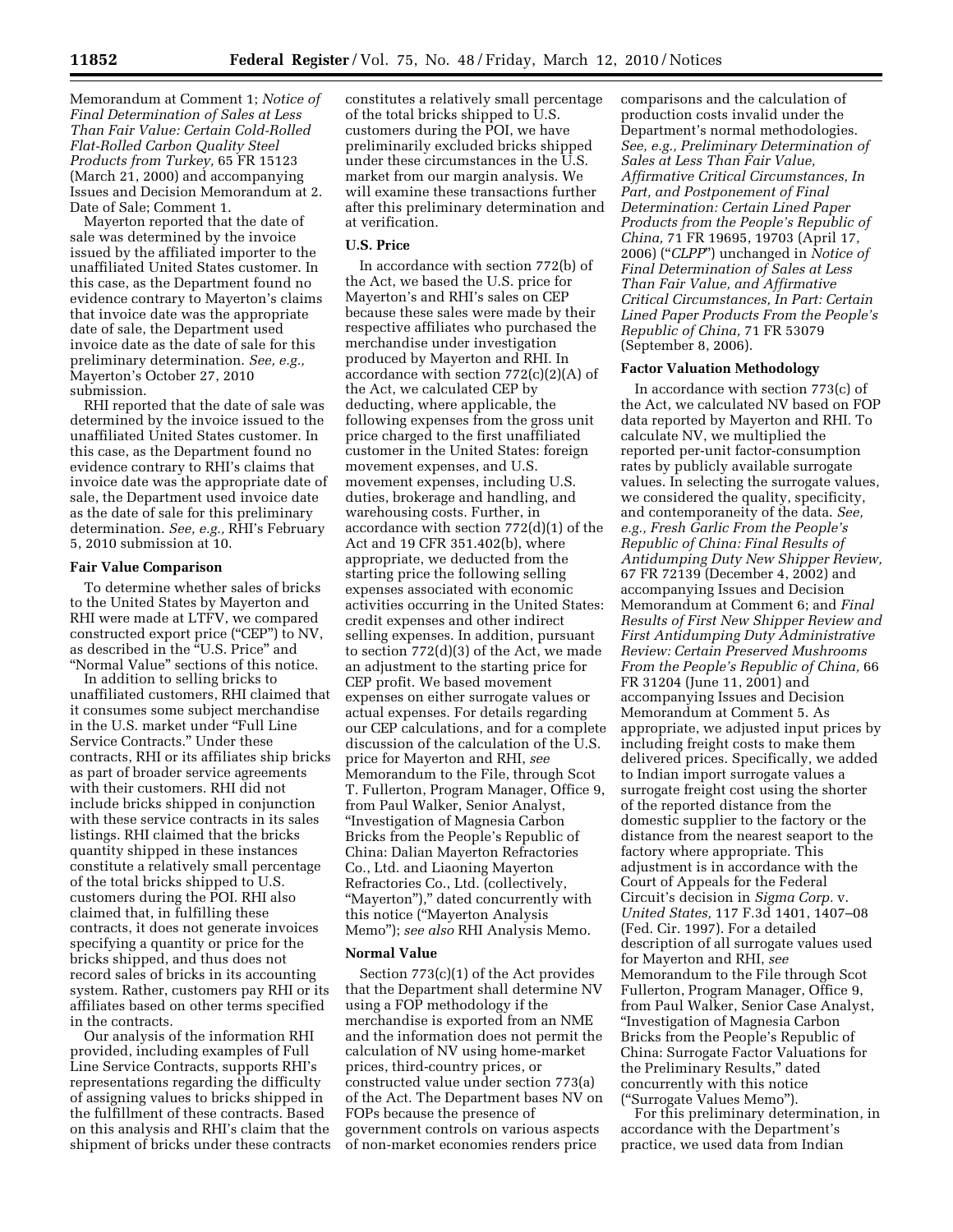Import Statistics and other publicly available Indian sources in order to calculate surrogate values for Mayerton and RHI's raw materials, packing, byproducts, and energy. In selecting the best available information for valuing FOPs, in accordance with section 773(c)(1) of the Act, the Department's practice is to select, to the extent practicable, surrogate values which are non-export average values, most contemporaneous with the POI, product-specific, and tax-exclusive. *See, e.g., Notice of Preliminary Determination of Sales at Less Than Fair Value, Negative Preliminary Determination of Critical Circumstances and Postponement of Final Determination: Certain Frozen and Canned Warmwater Shrimp From the Socialist Republic of Vietnam,* 69 FR 42672, 42682 (July 16, 2004), unchanged in *Final Determination of Sales at Less Than Fair Value: Certain Frozen and Canned Warmwater Shrimp from the Socialist Republic of Vietnam,* 69 FR 71005 (December 8, 2004). The record shows that data in the Indian Import Statistics, as well as those from the other Indian sources, are contemporaneous with the POI, product-specific, and tax-exclusive. *See*  Surrogate Values Memo. In those instances where we could not obtain publicly available information contemporaneous to the POI with which to value factors, we adjusted the surrogate values using, where appropriate, the Indian Wholesale Price Index (''WPI'') as published in the *International Financial Statistics* of the International Monetary Fund. *See, e.g., PSF,* 71 FR at 77380 and *CLPP,* 71 FR at 19704.

Furthermore, with regard to the Indian import-based surrogate values, we have disregarded import prices that we have reason to believe or suspect may be subsidized. We have reason to believe or suspect that prices of inputs from Indonesia, South Korea, and Thailand may have been subsidized. We have found in other proceedings that these countries maintain broadly available, non-industry-specific export subsidies and, therefore, it is reasonable to infer that all exports to all markets from these countries may be subsidized. *See Notice of Final Determination of Sales at Less Than Fair Value and Negative Final Determination of Critical Circumstances: Certain Color Television Receivers From the People's Republic of China,* 69 FR 20594 (April 16, 2004) and accompanying Issues and Decision Memorandum at Comment 7. Further, guided by the legislative history, it is the Department's practice not to

conduct a formal investigation to ensure that such prices are not subsidized. *See*  Omnibus Trade and Competitiveness Act of 1988, Conference Report to accompany H.R. Rep. 100–576 at 590 (1988), *reprinted in* 1988 U.S.C.C.A.N. 1547, 1623–24; *see also CFS Paper*. Rather, the Department bases its decision on information that is available to it at the time it makes its determination. *See Polyethylene Terephthalate Film, Sheet, and Strip from the People's Republic of China: Preliminary Determination of Sales at Less Than Fair Value,* 73 FR 24552, 24559 (May 5, 2008), unchanged in *PET Film*. Therefore, we have not used prices from these countries in calculating the Indian import-based surrogate values. Additionally, we disregarded prices from NME countries. Finally, imports that were labeled as originating from an ''unspecified'' country were excluded from the average value, because the Department could not be certain that they were not from either an NME country or a country with general export subsidies. *Id.* 

For direct, indirect, and packing labor, consistent with 19 CFR 351.408(c)(3), we used the PRC regression-based wage rate as reported on Import Administration's home page, Import Library, Expected Wages of Selected NME Countries, revised in October 2009. *See 2009 Calculation of Expected Non-Market Economy Wages,*  74 FR 65092 (December 9, 2009), and *http://ia.ita.doc.gov/wages/index.html*. The source of these wage-rate data on the Import Administration's Web site is the *Yearbook of Labour Statistics 2005,*  ILO (Geneva: 2007), Chapter 5B: Wages in Manufacturing. Because this regression-based wage rate does not separate the labor rates into different skill levels or types of labor, we have applied the same wage rate to all skill levels and types of labor reported by the respondents.

We valued diesel using the June 2007 diesel prices across four Indian cities from the Indian Oil Corporation. Since the rates are not contemporaneous with the POI, we inflated the values using the WPI. *See* Surrogate Values Memo.

We valued electricity using price data for small, medium, and large industries, as published by the Central Electricity Authority of the Government of India in its publication titled *Electricity Tariff & Duty and Average Rates of Electricity Supply in India,* dated March 2008. These electricity rates represent actual country-wide, publicly available information on tax-exclusive electricity rates charged to industries in India. As the rates listed in this source became effective on a variety of different dates,

we are not adjusting the average value for inflation.

Because water is essential to the production process of the merchandise under consideration, the Department considers water to be a direct material input, not overhead, and valued water with a surrogate value according to our practice. *See Final Determination of Sales at Less Than Fair Value and Critical Circumstances: Certain Malleable Iron Pipe Fittings from the People's Republic of China,* 68 FR 61395 (October 28, 2003) and accompanying Issues and Decision Memorandum at Comment 11. The Department valued water using data from the Maharashtra Industrial Development Corporation (*http://* 

*www.midindia.orgwww.midcindia.org*) since it includes a wide range of industrial water tariffs. This source provides 386 industrial water rates within the Maharashtra province from April 2009 through June 2009, of which 193 were for the ''inside industrial areas'' usage category and the other 193 were for the "outside industrial areas" usage category. Because the data are contemporaneous with the POI, we are not adjusting the average value for inflation.

We valued natural gas using April through June 2002 data from the Gas Authority of India Ltd. (''GAIL''). Since the rates are not contemporaneous with the POI, we inflated the values using the WPI. *See* Surrogate Values Memo.

We valued truck freight expenses using a per-unit average rate calculated from data on the infobanc Web site: *http://www.infobanc.com/logistics/ logtruck.htm*. The logistics section of this Web site contains inland freight truck rates between many large Indian cities. Since this value is not contemporaneous with the POI, we inflated the rate using WPI.

We continued our recent practice to value brokerage and handling using a simple average of the brokerage and handling costs that were reported in public submissions that were filed in three antidumping duty cases. Specifically, we averaged the public brokerage and handling expenses reported by Navneet Publications (India) Ltd. in the 2007–2008 administrative review of certain lined paper products from India, Essar Steel Limited in the 2006–2007 antidumping duty administrative review of hot-rolled carbon steel flat products from India, and Himalaya International Ltd. in the 2005–2006 administrative review of certain preserved mushrooms from India. *See* Surrogate Values Memo. Since the resulting value is not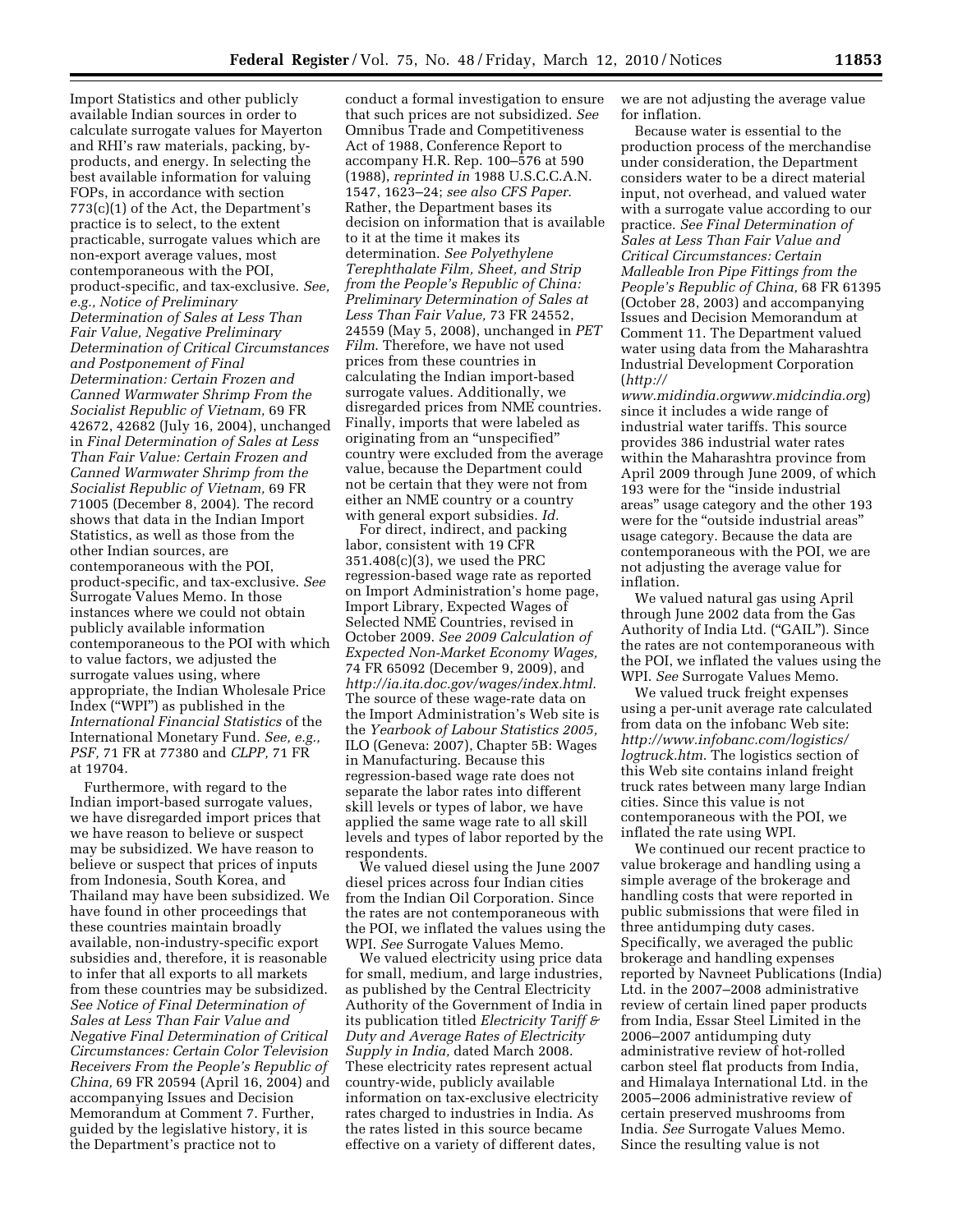contemporaneous with the POI, we inflated the rate using the WPI.

To value factory overhead, selling, general, and administrative (''SG&A'') expenses, and profit, the Department used the audited financial statements of Maithan Ceramic Limited and Raasi Refractories Limited. We note that both financial statements are contemporaneous to the POI, and both companies produce the merchandise under consideration.

We made currency conversions into U.S. dollars, in accordance with section 773A(a) of the Act, based on the exchange rates in effect on the dates of the U.S. sales as certified by the Federal Reserve Bank.

#### **Verification**

As provided in section 782(i)(1) of the Act, we intend to verify the information upon which we will rely in making our final determination.

### **Combination Rates**

In the *Initiation,* the Department stated that it would calculate combination rates for certain respondents that are eligible for a separate rate in this investigation. *See Initiation* at 42857. This practice is described in the *Policy Bulletin*.

### **Preliminary Determination**

Preliminary weighted-average dumping margins are as follows:

| Exporter                                        | Producer                                     | Weighted-av-<br>erage margin |
|-------------------------------------------------|----------------------------------------------|------------------------------|
|                                                 |                                              | 304.67                       |
|                                                 |                                              | 132.74                       |
|                                                 |                                              | 132.74                       |
|                                                 |                                              | 218.71                       |
| Fengchi Imp. And Exp. Co., Ltd Of Haicheng City |                                              | 218.71                       |
|                                                 |                                              | 218.71                       |
| Liaoning Fucheng Refractories Group Co., Ltd    | Liaoning Fucheng Refractories Group Co., Ltd | 218.71                       |
|                                                 |                                              | 218.71                       |
|                                                 |                                              | 218.71                       |
|                                                 |                                              | 218.71                       |
|                                                 |                                              | 218.71                       |
|                                                 |                                              | 218.71                       |
|                                                 |                                              | 218.71                       |
|                                                 |                                              | 218.71                       |
| Yingkou Wonjin Refractory Material Co., Ltd     |                                              | 218.71                       |
|                                                 |                                              | 349.00                       |

# **Disclosure**

We will disclose the calculations performed within five days of the date of publication of this notice to parties in this proceeding in accordance with 19 CFR 351.224(b).

#### **Suspension of Liquidation**

In accordance with section 733(d) of the Act, we will instruct CBP to suspend liquidation of all entries of subject bricks from the PRC as described in the ''Scope of Investigation'' section, entered, or withdrawn from warehouse, for consumption from Mayerton and RHI, the Separate Rate Respondents, and the PRC-wide entity on or after the date of publication of this notice in the **Federal Register**.

The Department has determined in *Certain Magnesia Carbon Bricks from the People's Republic of China: Preliminary Negative Countervailing Duty Determination,* 74 FR 68241 (December 23, 2009) (''*CVD PRC Bricks Prelim*''), that the product under investigation, exported and produced by Mayerton and RHI, did not benefit from an export subsidy. Normally, where the product under investigation is also subject to a concurrent countervailing duty investigation, we instruct CBP to require an antidumping cash deposit or posting of a bond equal to the weightedaverage amount by which the NV

exceeds the EP, minus the amount determined to constitute an export subsidy in the companion countervailing duty investigation. *See, e.g., Notice of Final Determination of Sales at Less Than Fair Value: Carbazole Violet Pigment 23 From India,* 69 FR 67306, 67307 (November 17, 2004). However, in this case, because Mayerton and RHI, did not benefit from an export subsidy, we will instruct CBP to require an antidumping cash deposit or posting of a bond equal to the weighted-average amount by which the NV exceeds the CEP, as indicated above.

With respect to the Separate Rate Companies in this investigation, we will instruct CBP to require an antidumping cash deposit or the posting of a bond for each entry equal to the weightedaverage amount by which the NV exceeds U.S. price, as indicated above.

For all other entries of bricks from the PRC, the following cash deposit/ bonding instructions apply: (1) For all PRC exporters of bricks which have not received their own rate, the cash-deposit or bonding rate will be the PRC-wide rate; (2) for all non-PRC exporters of bricks from the PRC which have not received their own rate, the cash-deposit or bonding rate will be the rate applicable to the exporter/producer combinations that supplied that non-PRC exporter. This suspension of

liquidation will remain in effect until further notice.

## **International Trade Commission Notification**

In accordance with section 733(f) of the Act, we have notified the ITC of our preliminary affirmative determination of sales at less than fair value. Section 735(b)(2) of the Act requires the ITC to make its final determination as to whether the domestic industry in the United States is materially injured, or threatened with material injury, by reason of imports of bricks, or sales (or the likelihood of sales) for importation, of the merchandise under investigation within 45 days of our final determination.

### **Public Comment**

Case briefs or other written comments may be submitted to the Assistant Secretary for Import Administration no later than seven business days after the date on which the final verification report is issued in this proceeding. Rebuttal briefs limited to issues raised in case briefs must be received no later than five business days after the deadline date for case briefs. *See* 19 CFR 351.309(c)(i) and (d). A list of authorities used and an executive summary of issues should accompany any briefs submitted to the Department.